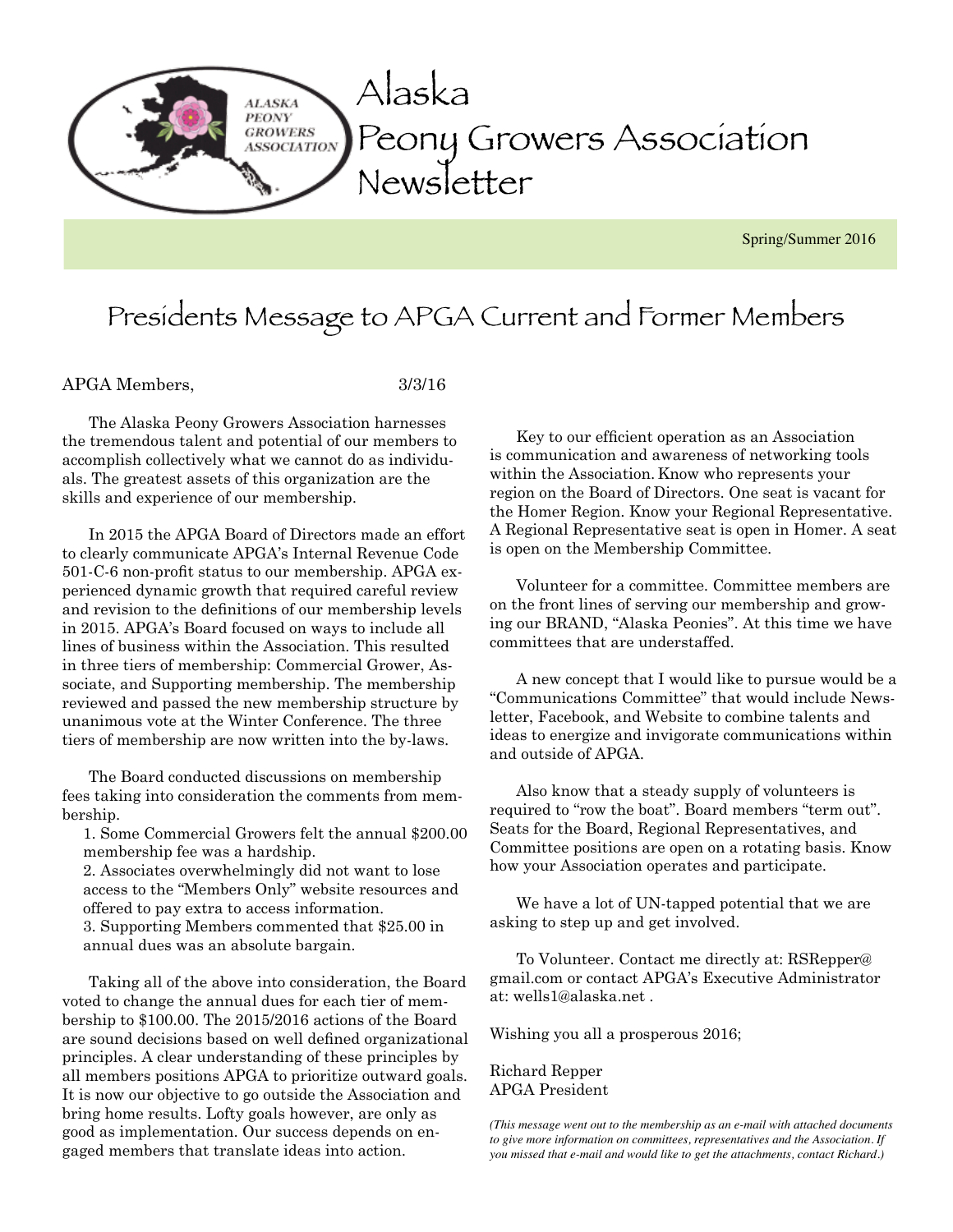*Opening day*

Alaska<br>Peony<br>Market<br>Cooperative

## 2016 APGA Winter Conference – Homer, Alaska

*Above: One of many co-op booths. To Right: Gayle from Chrysal, Piet Wierstra, Andre Wierstra. Below: One of the many classes.* 

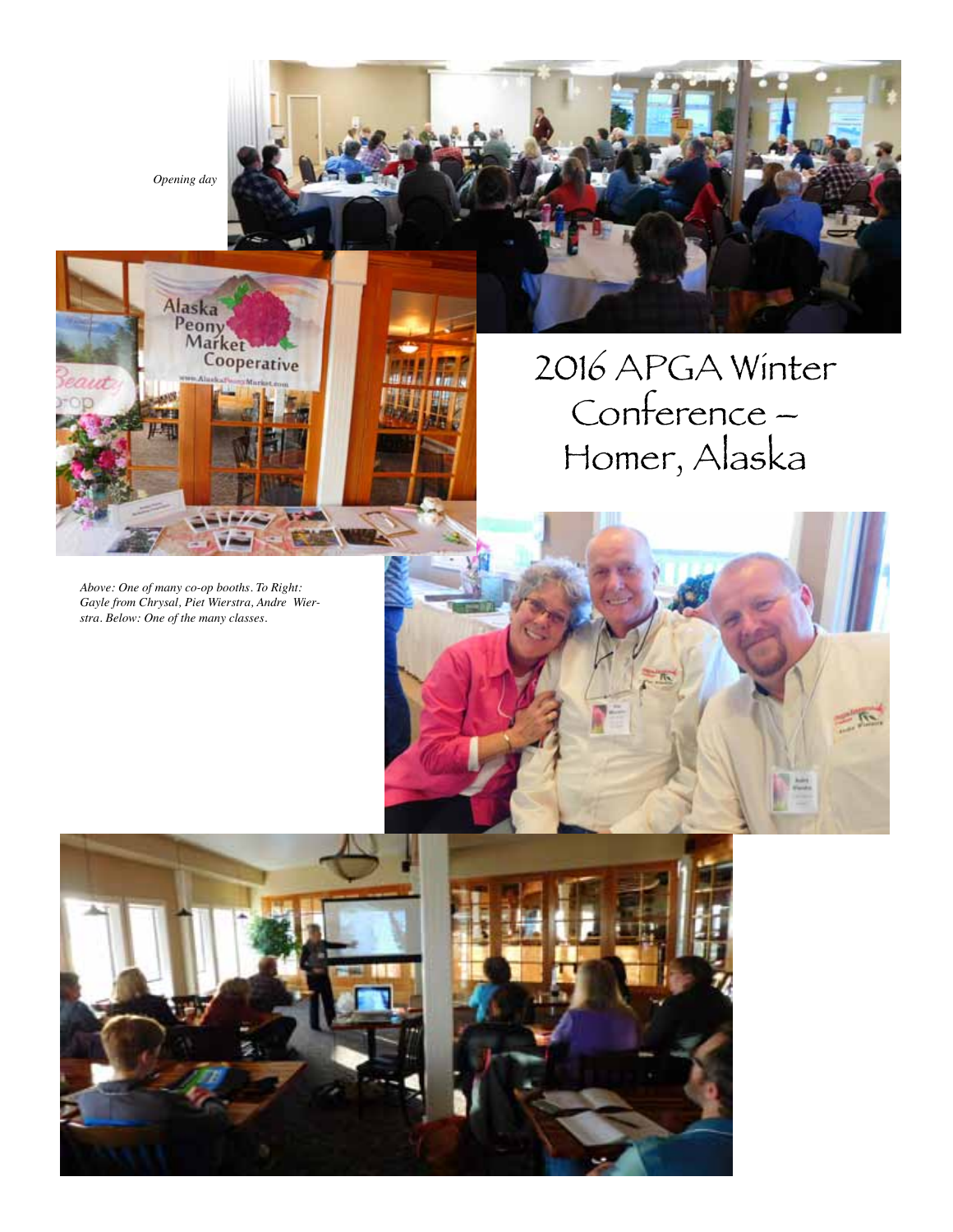\*Season Extension with High Tunnels (BF 220)Know Before You Grow\* - an online course through the Northeast Beginning Farmer Project Tues. March 22 - April 19, 2016, with webinars every Tuesday evening from 7:00-8:30 p.m.

High tunnels can be a valuable tool for your farm to add value to vegetable production! In this six-week online course through the Northeast Beginning Farmer Project, regional vegetable specialists Jud Reid and Crystal Stewart will teach you to expand your growing season and improve the quality of your horticultural crops using high tunnels.

Adding weeks to either end of your growing season can mean attaining a premium for having products available well before (or long after) other local growers. But the structures that make this possible-unheated plastic-covered "high tunnels" or "hoop houses"-can cost a lot of money, and they bring special management considerations that need to be understood in order to be profitable additions to your farm.

This course is meant for farmers who already have some experience successfully growing vegetables outdoors and are exploring high tunnels as a way to expand the season or improve plant quality. Information will be focused on using high tunnels in colder climates (US Climate Zones 4-6), but can be adapted to other growing regions.

By the end of this course growers will have the knowledge to do the following:

- Complete a basic site assessment and know when to bring in experts to discuss site limitations
- Make decisions to improve or maintain their soil health and fertility in the tunnel
- Select an appropriate high tunnel structure for their site, climate, and production needs
- Select and grow appropriate cold and/or warm season crops for the tunnel
- Employ pest control and trouble-shooting strategies for high tunnels
- Decide if high tunnels make economic, environmental, and social sense on the farm

#### Instructors:

Jud Reid is a regional vegetable specialist with the CCE Cornell Vegetable Program.

Crystal Stewart is a regional vegetable specialist with the CCE Eastern New York Commercial Horticulture Program.

#### MORE INFO AND REGISTRATION:

\_\_\_\_\_\_\_\_\_\_\_\_\_\_\_\_\_\_\_\_\_\_\_\_\_\_\_\_\_\_\_\_\_\_\_\_\_\_\_\_\_\_\_\_\_\_\_

http://www.nebeginningfarmers.org/online-courses/all-courses/season-extension-with-high-tunnels-bf-220/

Have questions? Contact:

Erica Frenay, Online Course Coordinator at 607-255-9911 orejf5@cornell.edu OR Steve Gabriel, Online Course Support at sfg53@cornell.edu

#### AK-SARE-L mailing list



*APGA Board Members who attended the 2016 Foraker Training: Gary Lincoln, Patti Floyd, Richard Repper, Wanda Haken, Ron Illingworth*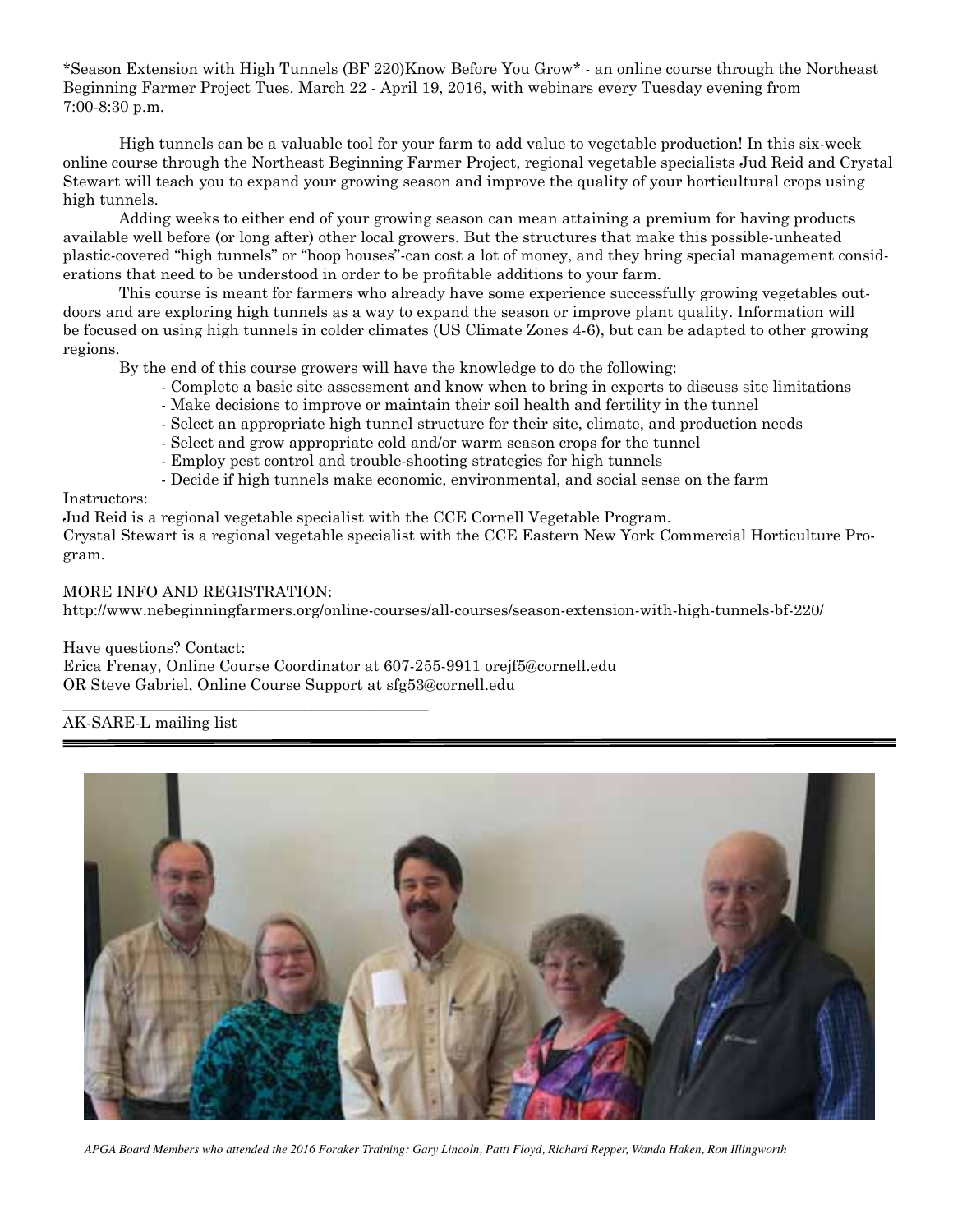#### 2015 APGA Accomplishments by Richard Repper

 As President, I am constantly impressed by the talent, collaboration, and energy of our leadership team. From APGA's humble beginnings, Irene and I have served on the Board of Directors on a continuous basis. APGA's Articles of Incorporation were drafted on our kitchen table and signed by Irene 8/13/09. I will "term-out" this year. I have observed that the success of new board members is greatly enhanced by good planning on the part of outgoing board members. Establishing a strategic plan, with long term goals is key to reaching our objectives. A good game plan understood, agreed to and implemented leaves a "smooth wake" of uninterrupted order for the succession of new talent coming in.

 Foraker trains non-profit board of directors on; Strategic planning, Management strategy, Team building, Communication, Planned growth, Mission, & Structure. Our organization is statewide. Business is handled by teleconference, e-mail, and regional meetings. Once a year we convene for the winter conference. At our last conference I gave the kick-off speech and addressed "2015, year in review". I have received multiple requests to once again communicate our 2015 accomplishments. Board training at Foraker sessions has contributed greatly to effective results.

2015 accomplishments include;

- 1. APGA was represented and promoted at;
	- Wholesale Florist & floral Supply Conference Miami
	- Association of Specialty Cut Flower Growers Conference - Delaware
	- Floral Profit Blast Seattle
- 2. Rita Jo Shoultz traveled to Singapore to meet with wholesalers & promote Alaska Peonies.
- 3. Met with the FED-EX Alaska manager and negotiated a 50% discount for APGA members on overnight air shipments leaving Alaska.
- 4. Three year fertility grant completed under budget. MingChu acquired new weather station for future research.
- 5. Board voted to continue producing the APGA Calendar.
- 6. Set up APGA website ad space.
- 7. Set up "website news" to communicate board activities to membership. - Click; membership, news, & board minutes
- 8. APGA website has new Community Message Page.
- 9. Scheduled Foraker strategic planning for March 3.
- 10. Board member Jon Spiegel attended Valley "Special land use district" meetings to stop restrictive zoning.
- 11. Richard Repper and Alaska Farm Bureau director Amy Seitz attended Central Peninsula zoning and land restriction meetings to speak and advocate ag use.
- 12. Implemented new policy / procedure for APGA funding requests.
- 13. On-going communication with WUSATA to pursue trade contacts in Asia.
- 14. APGA Facebook account launched.
- 15. Monitored Google analytics. Tracked website hits worldwide.
- 16. Approved Pat Holloway's annual statewide growers' survey.
- 17. Applied for three year "Specialty Crop Competitive Grant" Grant approved for \$40,000.00. Gary & Andrea will collect

field samples, commute, & operate from Washington State University.

- 18. Held summer farm tours statewide. Thank you Regional Reps!
- 19. Hired new accountant. Eileen -
- 20. David Guttenburg, Kevin Meyer, and Mike Chenault signed legislation in Juneau to proclaim July as Alaska Peony Month.
- 21. Conflict of Interest Policy signed and adhered to by Board of Directors.
- 22. Continued co-op development with Andrew Crow.
- 23. APGA continued to contribute a column in the "American Peony Society" newsletter.
- 24. Alaska Peonies received coverage in; "Florist Review", "Flowers And", "Alaska Magazine", Fox News, and area newspapers statewide.
- 25. Regional Rep roles and responsibilities were updated to promote communication and participation within the association.
- 26. APGA Reps flew to Washington D.C. to meet with legislators to promote Alaska Peonies and American Grown Brands.
- 27. Membership brochures were printed to communicate new changes to policy. - Three tiers of membership.
- 28. Produced and distributed APGA Newsletter. Thanks Jan!
- 29. Homer Conference committee hosted a fantastic winter conference.
- 30. General membership meeting at the conference voted unanimously to accept proposed membership by-law revisions following a 14 day comment period.
- 31. Meetings with Anchorage Economic Development Office & Lynden Overseas Logistics to discuss cold chain freight requirements out of Ted Stevens International Airport.

As mentioned earlier, I am continuously impressed by the talent, collaboration, and energy of APGA's high performance Board. Give 'em a pat on the back when you see them!

#### 2015 Board of Directors;

President; Richard Repper – Soldotna Vice President; Patty Floyd – Nikiski Past President; Harry Davidson – Mat-Su Valley Past President; Ron Illingworth – North Pole / APGA Growers' Cup Recipient Secretary; Wanda Haken – Nenana Treasurer; Joni Simpson – Fairbanks Membership Chair; Sue Lincoln – Mat-Su Valley Sean Martin – Homer Rita Jo Shoultz – Homer/APGA Growers' Cup Recipient Jon Spiegel – Mat-Su Valley Angie Johnson – Mat-Su Valley/Regional Rep Transfer!

Industry Liaison; Ko Klaver – lower 48

APGA Executive Administrator; Gary Wells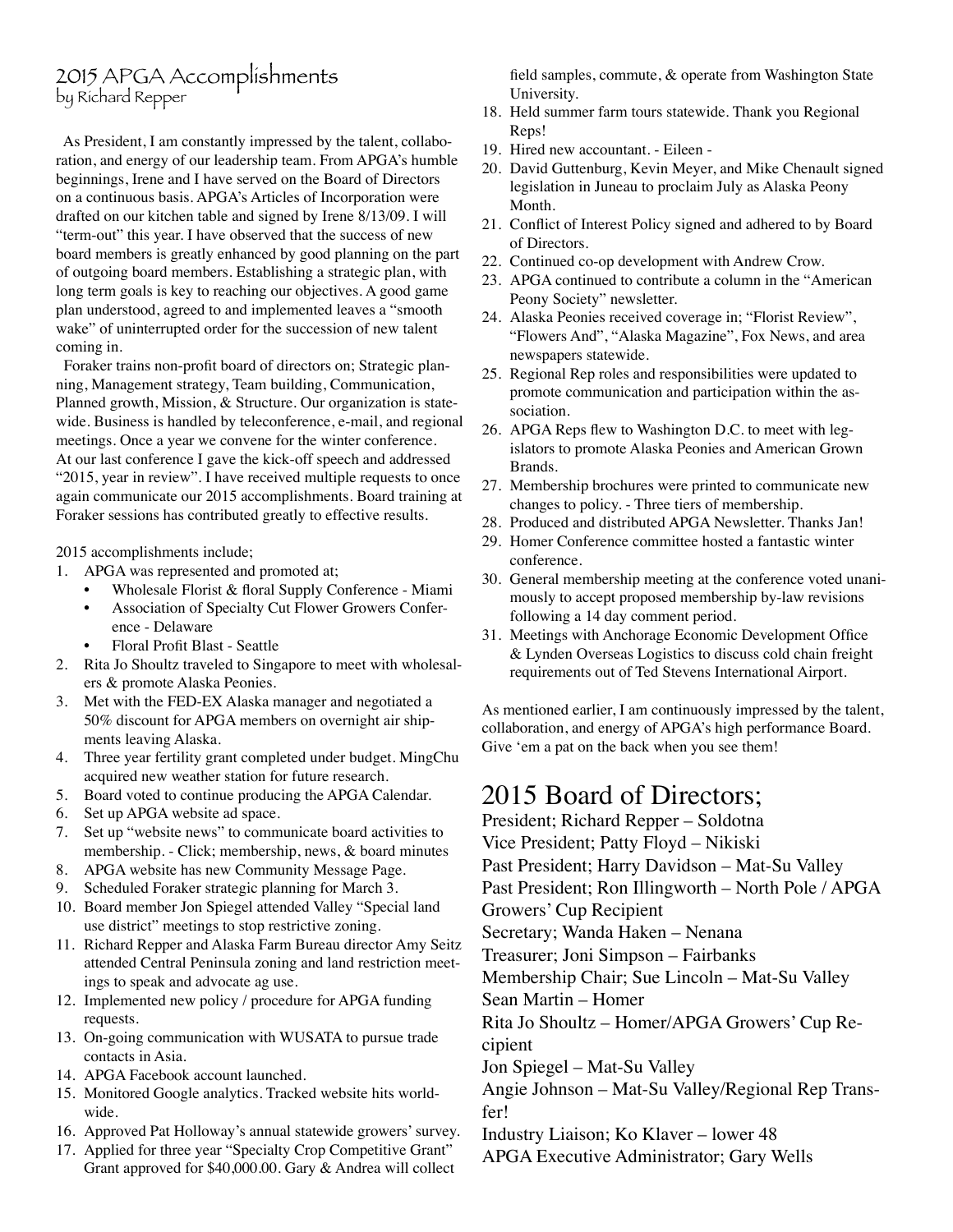Alaska Peony Growers Association Foraker Meeting 3/6/2016 Strategic Plan 2016-2021

#### **Core Purpose:**

Trade Association for Alaska Peonies

#### **Core Values:**

**Quality** Collaboration/cooperation Tenacious/calculated risk taker Reliable Integrity Visionary

#### **Primary customer:**

Member *(anyone who wants to follow the core ideology standards)*  Growers Packers Sellers Vendors Brokers Pack houses--co-op, for profit, Independent proprietor University Government, Transportation

**Core Programs:** *(It is not a program of the organization to sell or price peonies)*

Education Research Network Government relations Quality control for industry *(promotion, branding, standards)* Clearinghouse to connect growers to the industry

#### **Primary Economic Driver:**

Mission-related earned income

#### **Long Term Strategic Direction (2019):**

Alaska Peonies are an economic force to be reckoned within the US and international markets

#### **Short Term Goals with Objectives 2016-2021**

- 1. Members and industry engaged through membership, services, support of APGA.
- 2 Clarify specific tasks where members can be of assistance; ask
- 3. Increase participation in the conference
- 4. Increase usage of website
- 5. Identify and deliver on expectations of most significant members.
- 6. Increase communication to members and industry;

update current communications tools

- 7. Alaska peonies has a recognized national and international brand of quality
- 8. Identify steps for brand development and implement the process of branding of "Alaska peonies"; APGA standards
- 9. Write a strategic communications and outreach plan to identify specific audiences and specific activities that will raise the level of awareness about the economic impact of the Alaska peony industry.
- 10. APGA has a stable and diversified revenue through new services or products that generate earned revenue;

Conference Web sales Member services Other?

- 11. Focus is on board development; waiting list of potential qualified enthusiastic board members
- 12. Ongoing board training and support
- 13. Aging down board
- 14. Secure Funding for research like winter die-off

#### **2016 Priorities**

Communications National international promotion Tools Contracted services Earned revenue Member needs **Coherence** 

#### Alaska Master Gardeners Conference, 2016

Saturday, April 16, Anchorage

Speakers include Pat Holloway, Master Gardeners from around the state, Brian Olson with Alaska Berries, and Marianne Binetti, Pacific Northwest gardening expert. Early registration due by March 28. After that, the fee of \$75 goes up \$10. Price includes presentations, lunch, a Garden Market and reception. For details and on-line registration see www.alaskamastergardeners.org/. <http://www.alaskamastergardeners.org/>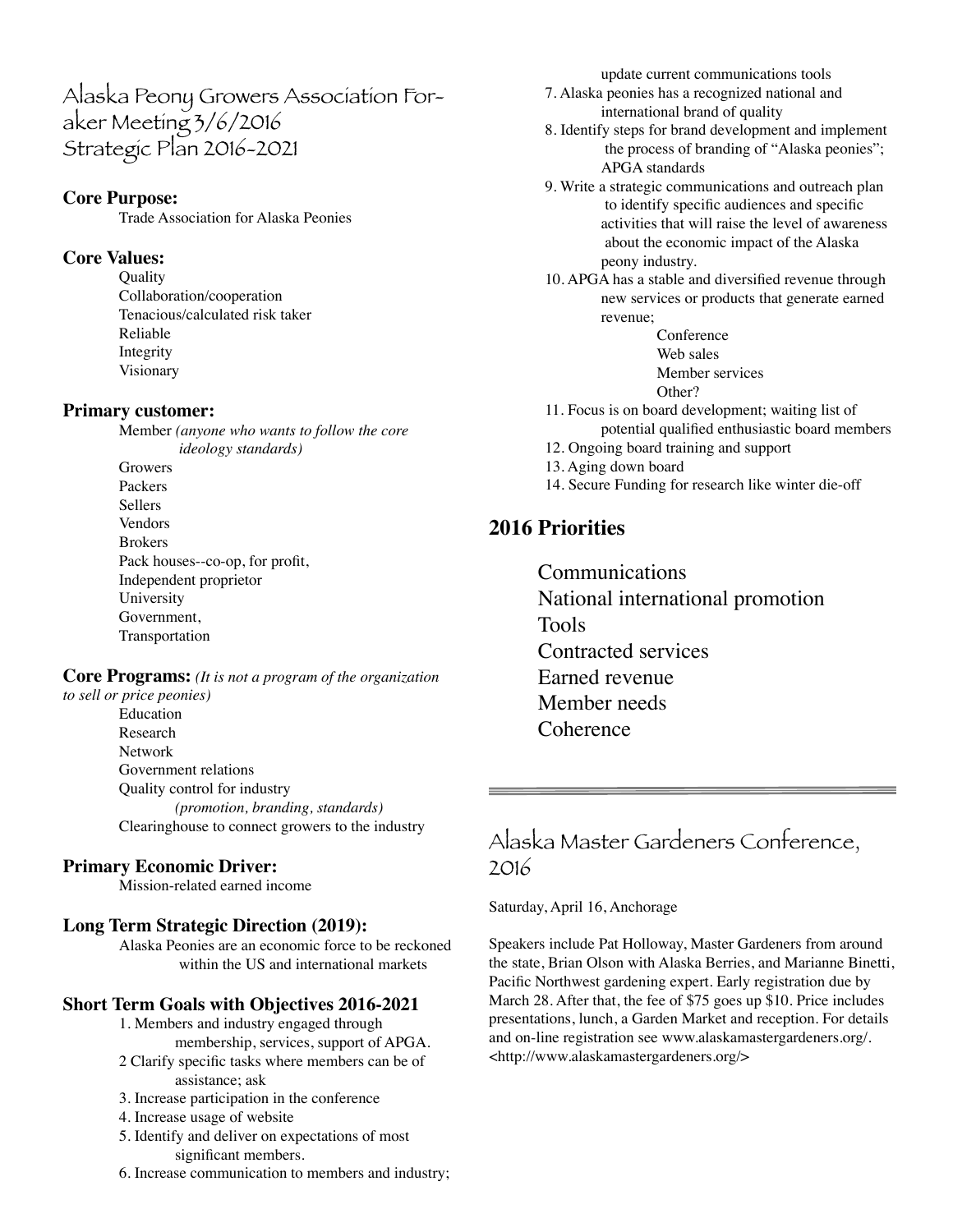

*Rita Jo Shoultz, 2015 recipient, Piet Wierstra 2016 recipient, Richard Repper, 2016 APGA President*

# PIET WINS!!!

The APGA Growers' Cup is engraved;

"In recognition for your outstanding contribution to the Alaska Cut Flower Industry" Piet has unquestionably contributed to the success of our membership by volunteering countless hours making himself available sharing his knowledge and a lifetime of experience in the cut flower industry. Year after year Piet has traveled to Alaska and walked our fields with advice on planting, amendments, pathogens, soils, drainage, hydration, harvest, storage, packing, & shipping. Watching Piet's Alaska field tours, I am always amazed at the "swarm" of Alaska peony growers following him up and down each row as he tirelessly and freely shares his abundant knowledge and patiently takes the time to answer all questions no matter how insignificant.

Thank You Piet!

Richard Repper / APGA President 2016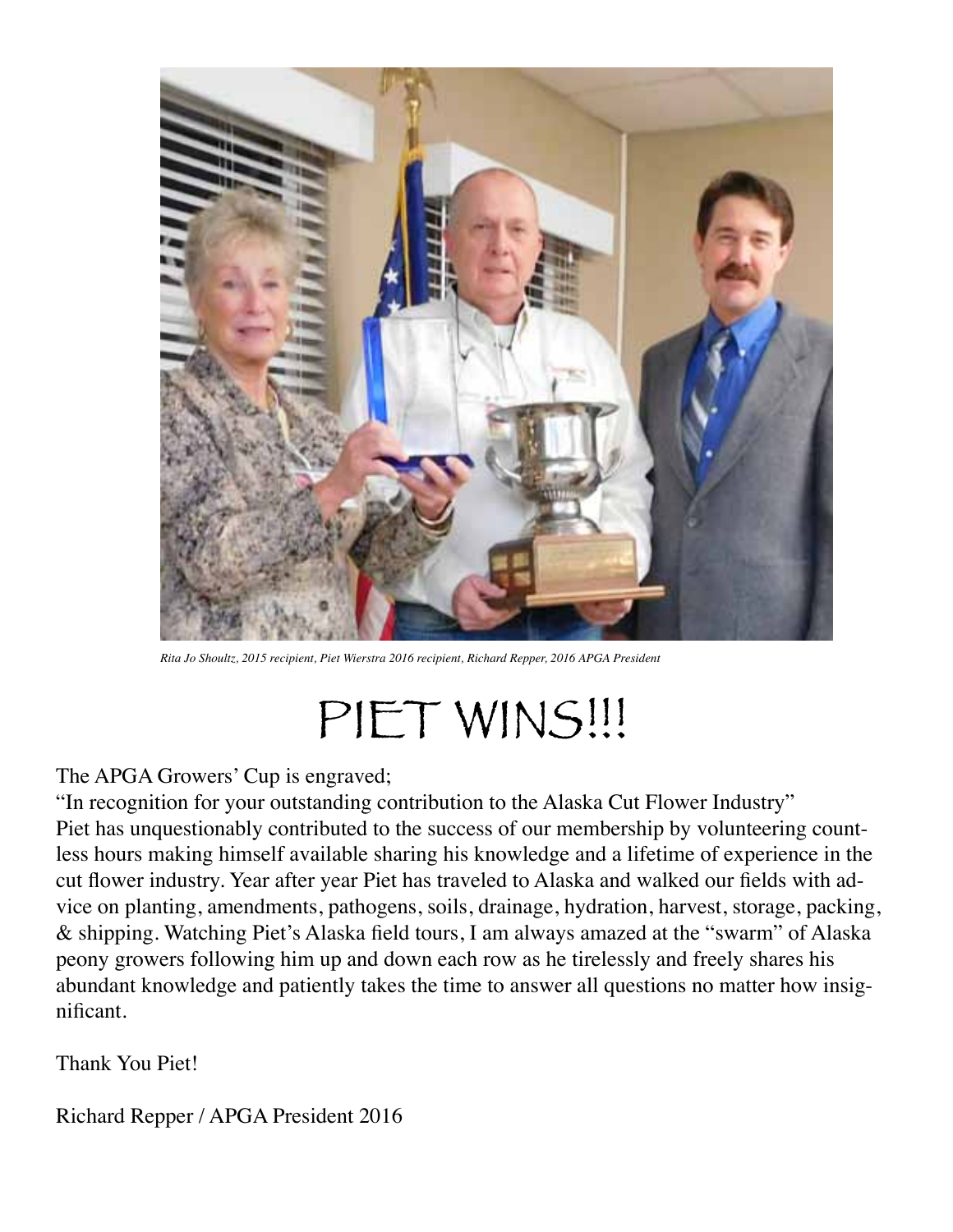### APGA Growers Cup Lore by Richard Repper

In 2012 a rumor was circulating that Dr. Patricia Holloway would soon be retiring from her position at the University of Alaska Fairbanks. Irene Repper insisted that we must find a way for APGA membership to show our appreciation for all the hard work Pat had done to contribute to the success of Alaska's peony growers. I was tasked by Irene with finding a way. But... recognizing Pat's contributions seemed to be just the beginning of recognizing many more of APGA's key players in years to come.

Fortunately, when I was a young lad, one of my Father's financial interests was a trophy business. Dad received contracts to build trophies for the college bowl games of the S.E.C. Conference. The trophies were big and fancy. We always received free tickets to the big games. The post game trophy awards were spectacular events.

After further review, a perpetual trophy fit the bill. Perpetual trophies include; Kentucky Derby, Indianapolis 500, & hockey's Stanley Cup. (and now, THE APGA GROWERS' CUP)

Criteria was established;

- Award presentation will be at the Winter Conference.
- The recipient of the award will be permanently engraved on the trophy with year of recognition.
- The Silver Cup will be held by the recipient for one year.
- Each recipient will be given a commemorative plaque as a keepsake.
- Protocol requires that the current recipient of The Cup makes the hand-off to the new recipient of The Cup at the annual awards banquet.
- Mandatory acceptance speech required.
- Candidates are nominated by APGA members in good standing.
- A list of nominees is voted on by members in good standing for a final tally.
- Results are strictly confidential prior to the award ceremony.

This trophy will grow in size over time. Over the years, the walnut base will be expanded to accommodate the names of additional recipients. Future members can reflect and recognize members from years past.

The APGA Growers Cup will be a perpetual trophy as long as peonies are grown in Alaska. It has become the high-light event at the annual conference banquet.

APGA Growers Cup recipients;

2012 Dr. Patricia Holloway - While displayed in her office at University of Alaska Fairbanks; "I have never seen anything attract so much attention"

2013 Ron Illingworth - "The Cup" survived when Ron's house burned to the ground in 40 below temperatures in North Pole. "The Cup" was found intact under the rubble encased in ice from the fire fighters' pump trucks.

2014 Rita Jo Shoultz -"The Cup" survived intact when Homer was hit by a 7.4 earthquake 1/24/16.

2015 Piet Wierstra - "The Cup" travels outside of Alaska for the first time. - Maybe it's time to put an odometer on "The Cup".

Paparazzi Alert!!! - The next winter conference in Fairbanks presents an opportunity to capture 2012, 2013, 2014, 2015 & 2016 APGA Growers' Cup recipients in one photo. Be prepared!

Richard Repper - APGA President 2016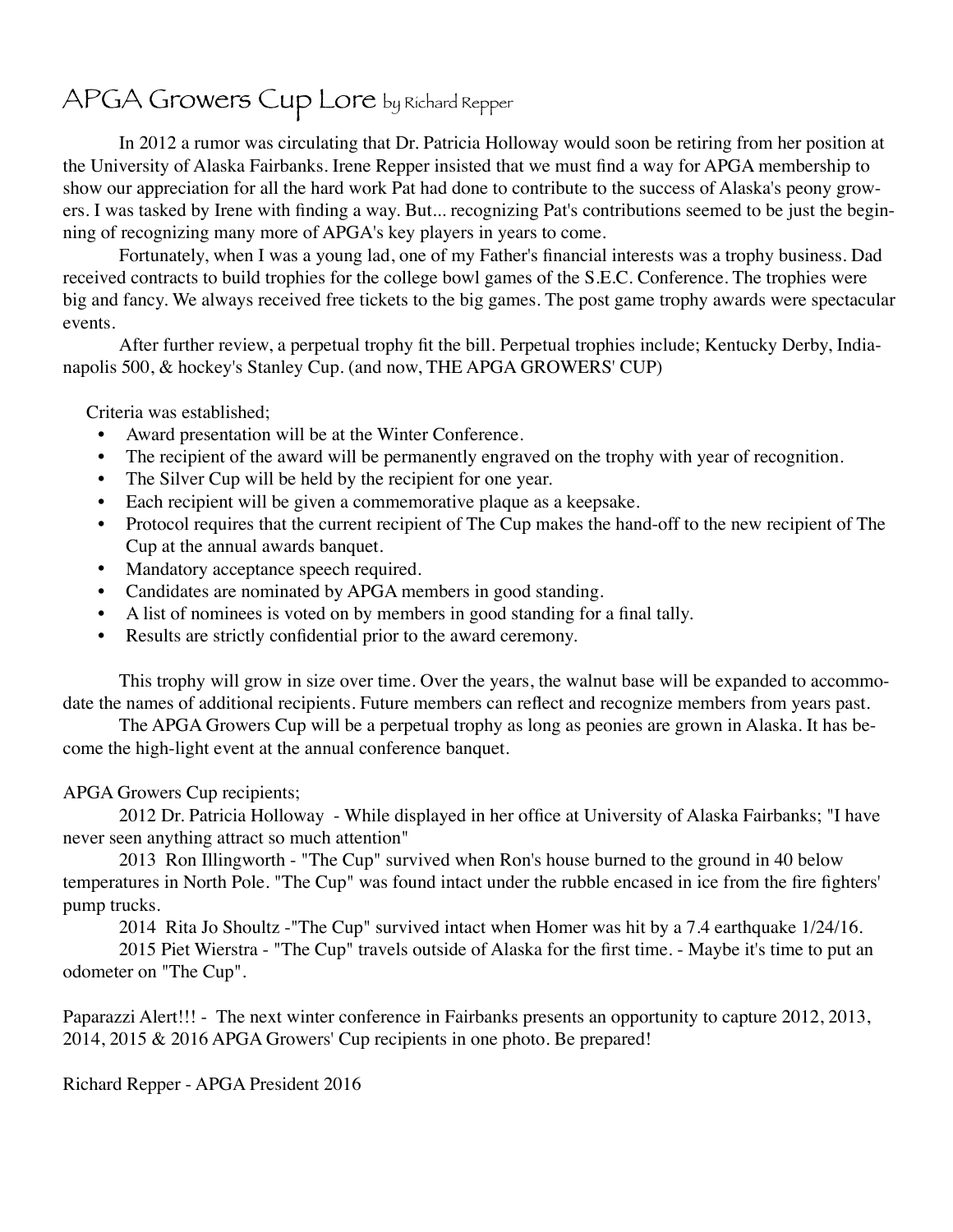# The following two articles are paid advertising by Alaska Perfect Peony.

## Blogging: Alaska Perfect Peony Has a New Addition to an Already Great Web Site By Rita Jo Shoultz

A small grant from the Association of Specialty Cut Flower Growers (ASCFG) was used to add a blog to our web site for peony growers and also to update our Root tab on the web site. While the Root tab features the peony varieties DeVroomen offers for purchase, it has a wealth of information on about 50 varieties. The information provided is based on our experience on our farm but also the input over the past five plus years of experiences of other Alaska farms plus the experience of farms outside Alaska with over 30 years growing peony. I've tried to make sure the varieties we've all tried and failed are not on the web site.



And if the Peninsula has been successful with a variety but not the Interior, I have tried to include that information also.

The Blogging efforts started about six weeks ago and you can see those on our web site. The following blog has not been posted yet. Several of the other blogs already posted include: \*Starting a peony farm, \*Soil preparation, \*Views on planting single or double rows and distances, and \*Irrigation.

#### **Blog 8 Making informed decisions**

Just because your Great Aunt's cousin's friend says it -doesn't make it a 'fact'. Taking the time to make informed decisions will save you a lot of angst, time and money. When we were considering growing peony for the cut flower market we received all kinds of 'facts' and opinions.

Our Alaska Peonies are available in July, August and September, the 3rd quarter of the year more commonly referred to as the summer months. The friend of the cousin of your Great Aunt said 'no one gets married in the summer months'. Actually, according to The Wedding Report, 39.5% of weddings take place in the 3rd quarter, making the summer months the most popular months for weddings. Only the single month of June is busier than the summer months. And did you know the average wedding cost in the USA is \$23,000. Certainly they can afford our beautiful Alaska peonies.

*'over 3,800 hits on Facebook when posted'*

In the late 1990s I received a phone call from a commercial photographer from New York. They wanted peony stems for a Body Works commercial. I didn't sell stems. At that time I owned a small retail garden center. I had peonies in my 16 display gardens. These gardens were for the benefit of my garden center customers to see how the plants performed in the gardens versus just a 3 gallon pot on the shelf. To this date I have no idea how they found Alaska peonies. I do remember Judith Wilmarth in Anchorage commonly referred to as the 'peony lady' gave them my name. Judith was the first person to sell stems in Alaska to Carrs. She sold potted peony to Alaska Mill and Feed and other retail outlets.

After several phone calls begging for the stems I came up with an exorbitant price of \$4 per stem. They very excitedly said, can you send them today? I had no boxes, no coolers, no knowledge either about harvesting and shipping peony stems. Today I really don't remember what stage the blooms were when I shipped them. They may have all been totally open. I know they certainly hadn't been cooled the at least 24 hours we require now and I certainly know there was no hydration that went on or any ice packs etc. They paid for the peonies so I guess it worked. I cringe today when I think back on this experience.

Today, my informed decision to run a sustainable farm, which includes a profit margin, based on costs of growing the peony including labor, field maintenance, equipment and depreciation, coolers, the inevitable plant losses each year, insurance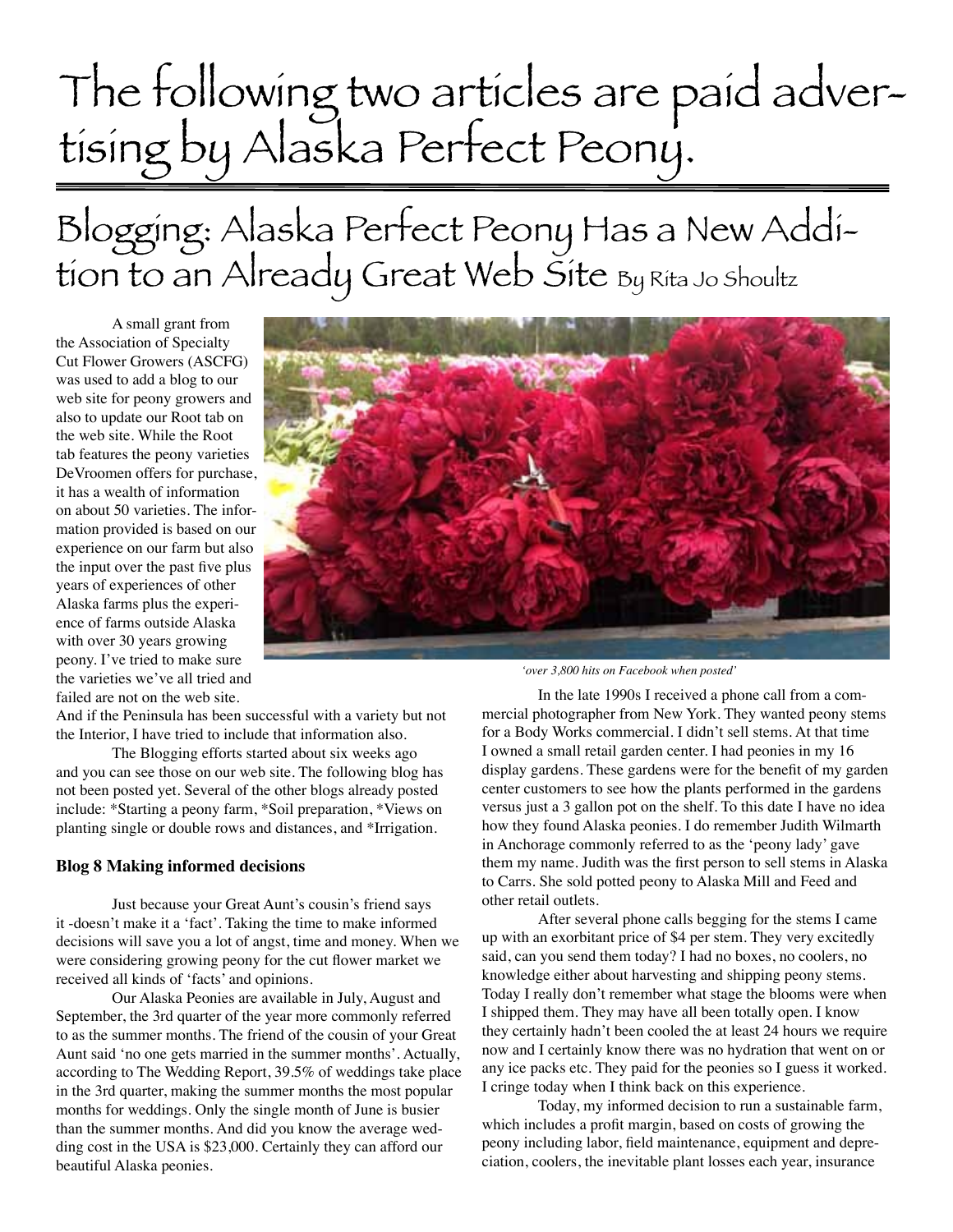and so forth, is not far from the shoot from the hip \$4 charged to the NY photographers. What I thought was an exorbitant price in actuality might have even been less than required to make a profit growing peony for the commercial cut flower market. The different is now my costs are based on 10 years' experience.

New peony farmers might think they can cut these costs but unless they have figured out how to cut freight costs of obtaining necessary growing supplies, how to make sure they never have any losses in the chain from growing to shipping, how to work 28 hours a day yourself and your wife and kids to avoid

labor costs, how to secure a market without advertising-well you get the picture. Farms not informed, may make decisions guaranteed to fail without the actual facts and costs of growing peonies in Alaska.

Knowing which varieties to grow in your fields should also be based on facts. Our next blog will be about varieties.

Rita Jo Shoultz along with her Son Shannon and Husband Leroy farm on the 25 acre Shoultz Family Farm outside Homer. This year they celebrate 50 years in Fritz Creek and 10 years in the peony business.

# The Perfect Peony by Rita Jo Shoultz

The perfect peony starts with the harvest and cold chain procedures at our farm. We overlook the frigid waters of Kachemak Bay fed by three glaciers, Grewingk, Portlock and Dixon. The cold air coming off the waters keeps our temperatures mild all summer. This is a good thing for the peony. With the cooler air temperatures, cold soils and the 22 hours of daylight, our peonies grow larger in size and more saturated in color. This is not just my opinion but agreed by such world renowned experts as Don Hollingsworth after visiting our farm and seeing our production.

Harvesting the peony is an art. The time period to harvest is exact, within usually a 5-7 hour window depending on that day's particular weather conditions. Cut too soon and the bud will never open. Cut too late and the flower will blast or open before it reaches its final destination.

Cutting the buds is the hardest job on our farm. Every variety is a bit different in how they should be cut. Some varieties need cutting in a very hard stage while others require a strip of true color and still others with open buds need even more considerations. Our cutters have to be knowledgeable about each variety's particular habit. Several of our varieties are only cut by the most experienced cutters because of the exactness of their requirements.

Getting the field heat out of the peonies immediately is the next exact science in the cold chain procedures. We take the peonies direct from the field to one of our coolers set up specifically for removing field heat. After removing the field heat, our team takes the cooled peonies out of the cooler to quickly remove the lower leaves, grade for bud size, stem length and bundle in 5s. Next 10 bundles of five (50 stems) are put in pristine clean 5 gallon buckets with 5 inches of cold water to hydrate in Chrysal Professional 2T-bags which help prepare stems against transit stress. Finally flowers are moved into our finished products cooler and kept at 33F ready for packing and shipping.



*July in our peony field.*

We have a third cooler where we can store peonies not scheduled for immediate shipment. Peonies are dry stored in breathable plastic bags and open boxes in this cooler.

We recommend the end user receive the flowers three days before they are to be used. Upon delivery, we recommend cutting off a 2-4 inches of each stem and rehydrate by putting them in a clean bucket of water with flower food. We use Chrysal products for their effectiveness and ease of use.

We ship in a tight bud unless specifically asked for a different stage. This allows the end user to keep in the cooler for tighter bud use or leave in a warmer area to allow the buds to fully open. The end user can manipulate how they want the buds to open to fit their particular needs.

Rita Jo Shoultz farms in Fritz Creek, AK along with her husband Leroy and son Shannon. They have approximately 15,000 plants in the fields and this is their 10th year of growing peony for the cut flower industry. For more growing information, check out their series of Blogs on their web site www.alaskaperfectpeony. com